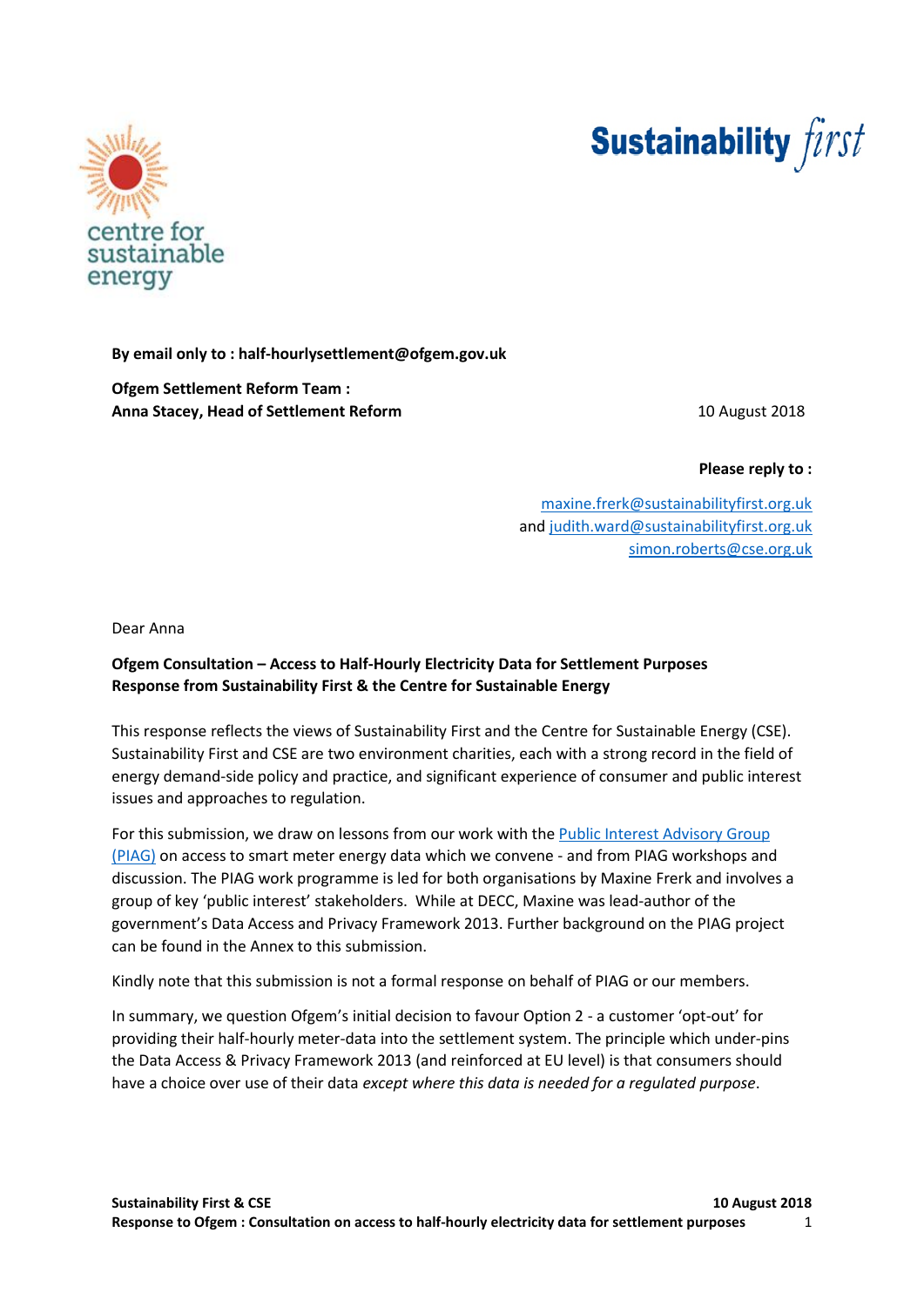If Ofgem is satisfied that settlement reform brings new and significant consumer and efficiency benefits to the electricity system as a whole (which we and Ofgem each expect), then customer halfhourly data should be made available to the settlement system as a regulated requirement, rather than a matter of customer choice. Of course, steps should be taken to minimise privacy impacts for customers – for example through 'hidden identity'. But, in our view, the proposed Option 2 for customer 'opt-out' puts at risk the longer-term potential benefits of settlement reform being fully realised for consumers at large. And, as recognised by the consultation, an 'opt-out' approach arguably could lead to potential 'gaming' with some retailers (or customers) potentially taking unfair advantage of an electricity system only partly-settled against 'actual' energy usage.

In coming to its decision in favour of Option 2, Ofgem draws on focus group findings from its Consumer First Panel (~60 customers in total) – plus a short Omnibus survey of ~1500 respondents. Absent other relevant evidence (on international experience, for example), such research can offer helpful insight into customer thinking, but customer data-privacy and electricity settlement reform are unquestionably complex topics for consumer research. In arriving at fundamental decisions about the future shape and desired outcomes for settlement reform, customer research should be treated as just one among a number of relevant inputs.

Separately, Ofgem is presently reviewing detailed privacy plans submitted by distribution network operators (DNOs). These plans are designed to allow DNO-access to customer smart-meter halfhourly consumption data for their own regulated purposes. This new data is expected to help DNO's improve on how they plan and operate their networks. Ofgem recently agreed the privacy plan submitted by Western Power Distribution (WPD).

In the main, consumers will not distinguish between a need by their DNO or by the settlement system, for their half-hourly data. From a consumer perspective each will look very similar. In both cases the reason for accessing 'actual' half-hourly consumption data is to help improve the efficiency of the energy system overall. Notably, the DNO privacy plan just agreed by Ofgem is based on an option of pseudonymisation as standard, without customer 'opt out'. It is unclear why different approaches to different regulated activities would be warranted for access to customer meter-data. Different approaches may also needlessly complicate communicating with consumers. From a regulatory standpoint, consistency of approach to access to customer meter-data for regulated purposes is surely important.

We are extremely mindful of the importance of privacy issues to consumers. But, we nonetheless believe that the likely long-run benefits from successful settlement reform, including for consumers overall, will warrant a mandated approach to collecting customer half-hourly consumption data for settlement (Option 3), with 'hidden identity' (Option 4b). Our logic is simply that system settlement is a regulated activity, and should be treated as such for access to customer meter data. This approach would also align with that recently agreed by Ofgem for WPD. Mandation would also address the potential for gaming noted above. A mandated approach to accessing customer data for settlement purposes may in the end prove fairer overall, subject to a good understanding of the likely distributional impacts for end-customers of greater cost-reflection in under-lying industry charges from settlement reform – especially for energy consumers in vulnerable circumstances. It will be important to explore this topic in the economic case in the half-hourly settlement Business case.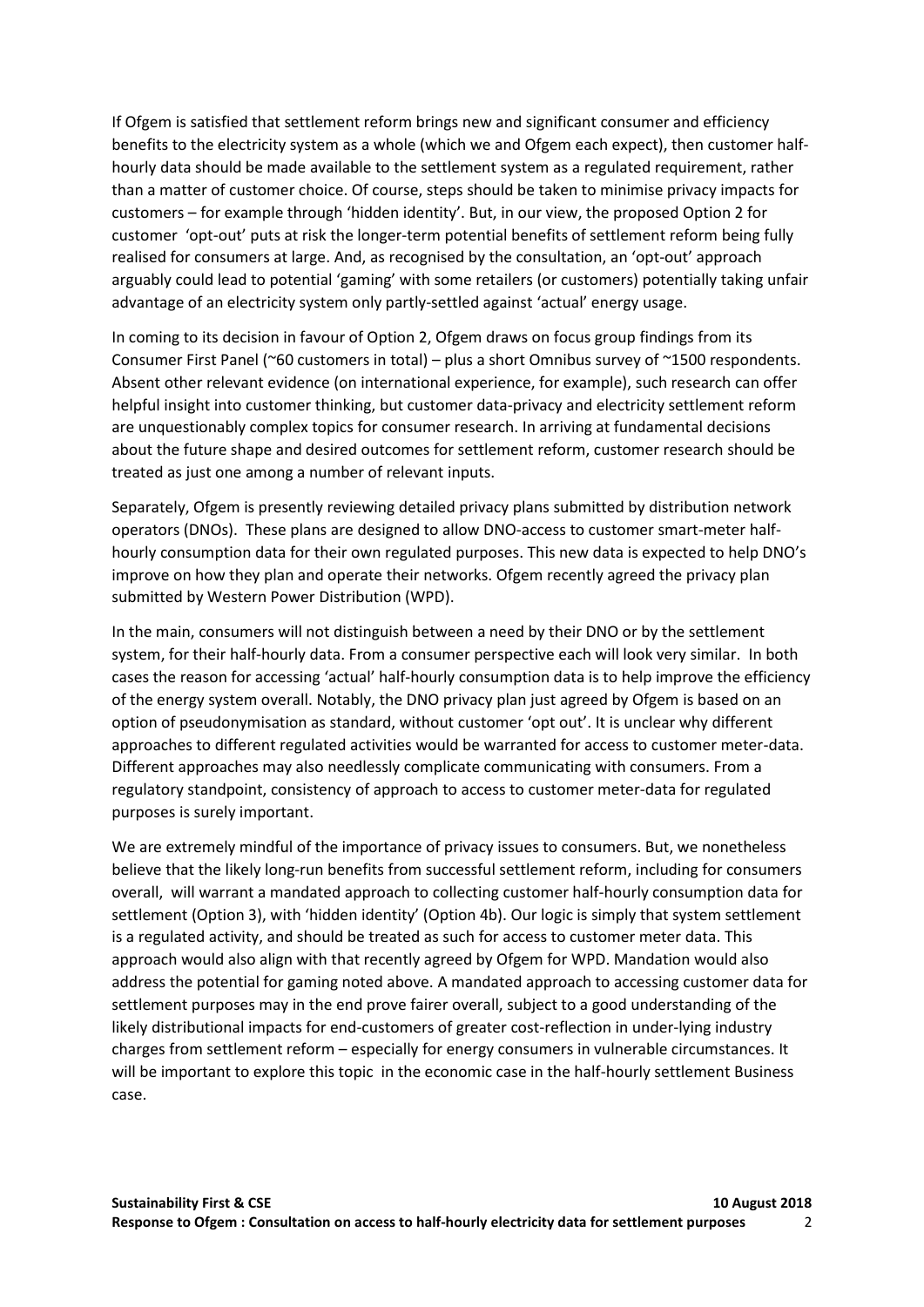We recognise there are particular questions regarding consent arrangements for access to data for settlement purposes for the ~6 million customers who already have an electricity smart meter (i.e. foundation or SMETS 1 meters). Even so, Ofgem's proposal for this customer group to retain the existing 'opt in' arrangements until they change either their tariff or their supplier seems out of step with achieving successful settlement reform and arguably disproportionate. Should consent arrangements for customers who already have a smart meter be judged a significant obstacle, then an 'opt out' for such customers may be an appropriate fall-back. Ofgem's main argument against an 'opt out' for these customers is that they may not read the information. This is not a strong argument in itself. In practice, customers who feel strongly about such issues are perhaps more likely to read revised terms from their supplier. A single cut-over point to allow access to half-hourly data for settlement i.e for a regulated purpose – would also allow for more co-ordinated communications by Ofgem and by consumer groups.

A further point we wish to make concerns the proposals around aggregated data for forecasting. This has direct links with the PIAG work. While Ofgem is considering the provision of aggregated data by supplier at Grid Supply Point Group level for forecasting it notes that there are concerns around small numbers of customers enabling re-identification (either for small suppliers or for more granular geographies). An obvious solution would be to provide market level aggregated data at, for example, LSOA or street level which could become available to all suppliers and also for other public interest purposes. While we recognise that Ofgem are looking to limit the scope of this consultation to settlement, Ofgem has a wider interest in making such data available to other market participants to encourage the provision of flexibility services by non-traditional players. As such we believe more open provision of aggregated data would be more consistent with Ofgem's duties than simply providing this data to existing players.

Last, Ofgem's decisions on customer privacy and access to data for settlement purposes will also create a GB precedent for future thinking around eventual wider access to customer meter data, including for third parties (subject of course, to suitable customer privacy safeguards). Not a topic for this consultation, but para 2.6 (page 16) of Ofgem's consultation acknowledges the work of the Public Interest Advisory Group convened by Sustainability First and CSE in exploring access to energy meter data for 'public interest' purposes – 'for research, to aid policy-making or support beneficial innovation'. The work under-taken in PIAG has already noted how GB is internationally unique, without some form of centralised repository for smart meter data - which might eventually take on the role of a secure gateway to access smart meter data for purposes of 'public policy'. Our final PIAG report due in spring 2019 will explore the potential for appropriate and secure routes / gateways to smart meter data for public policy purposes. A settlement system in which access to customer half-hourly data was mandated for a regulated purpose would perhaps avoid needlessly closing a door on one such eventual 'secure gateway'.

We provide answers to the individual questions in the attached annex.

Yours,

*Maxine Frerk Judith Ward Simon Roberts* **Associate Associate Chief Executive**

**Sustainability First Sustainability First Centre for Sustainable Energy**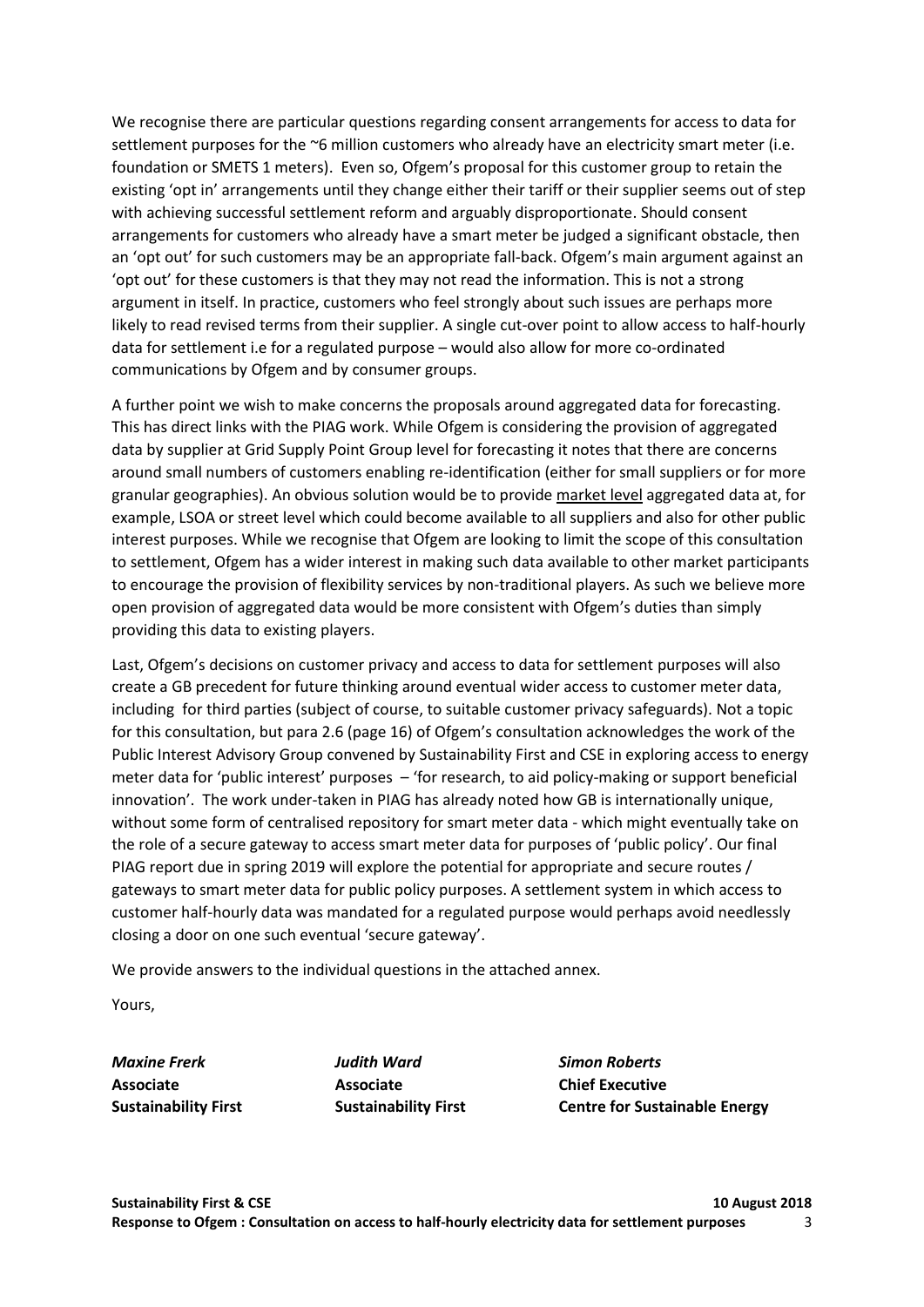## **Ofgem Consultation - Access to Half-Hourly Electricity Data for Settlement Purposes**

#### **Response from Sustainability First & CSE**

#### **Annex I : Response to individual questions**

#### **Question 1: What are your views on Ofgem's assessment of the implications of the options we have set out for access to HH electricity consumption data for settlement?**

The most striking thing about Ofgem's assessment is there that there is no reference to or read across from the decision on networks access to data and Ofgem's approval of WPD's privacy plan (following extensive dialogue and iteration). The majority of consumers do not understand the different roles within the energy system and would see these as similar issues ie industry players needing data for a 'regulated' purpose to ensure that we have an efficient energy system and ultimately to help keep the lights on as more renewables are connected to the system.

It is unclear why Ofgem considers a different approach is appropriate for different activity or sectors and what thought has been given to the interactions in terms of customer communication and, for example, the customer's decision to accept a smart meter.

**Question 2: Do you agree with Ofgem's current view that the best balance could be achieved by a legal obligation to process HH electricity consumption data for settlement provided the consumer has not opted out, and if so, why? If you have a different view, please explain which option you would prefer and the reasons for this.** 

No. Allowing for opt-out risks gaming by suppliers who would (1) want to avoid customers with high peak usage being half-hourly settled or (2) cherry-picking customers with low peak-usage. Similarly, individual customers with high peak usage risk being more likely to opt out (even if there was not an immediate price impact it is clear from Ofgem's consumer research that fear of price increases is a reason for customers having concerns about sharing their data). This will undermine the system benefits from HHS to the detriment of consumers at large. Allowing for optout is a disproportionate response to consumer concerns about the sharing of data.

In our view there is a clear case for mandating use of data for settlement but with the use of "hidden identity" (for all consumers) as a way of minimising the privacy impact.

While we recognise that Ofgem's consumer panel supported "opt out" as a sensible middle path it is beholden on Ofgem to do a fuller analysis of the impacts on the system of allowing opt out given the risk identified in question 3. While it is clear that some customers are concerned about sharing their data it is clear (eg from Ofgem's omnibus survey) that for almost all customers this data is seen as much less sensitive than other data such as health or financial data. As such Ofgem should not put at risk the wider consumer and system efficiency benefits of settlement reform by shaping the future data access arrangements around an anticipated small number of customers who may retain significant concerns. Instead, Ofgem's focus should be on how best to design the settlement system reform to minimise the privacy impacts within the chosen approach.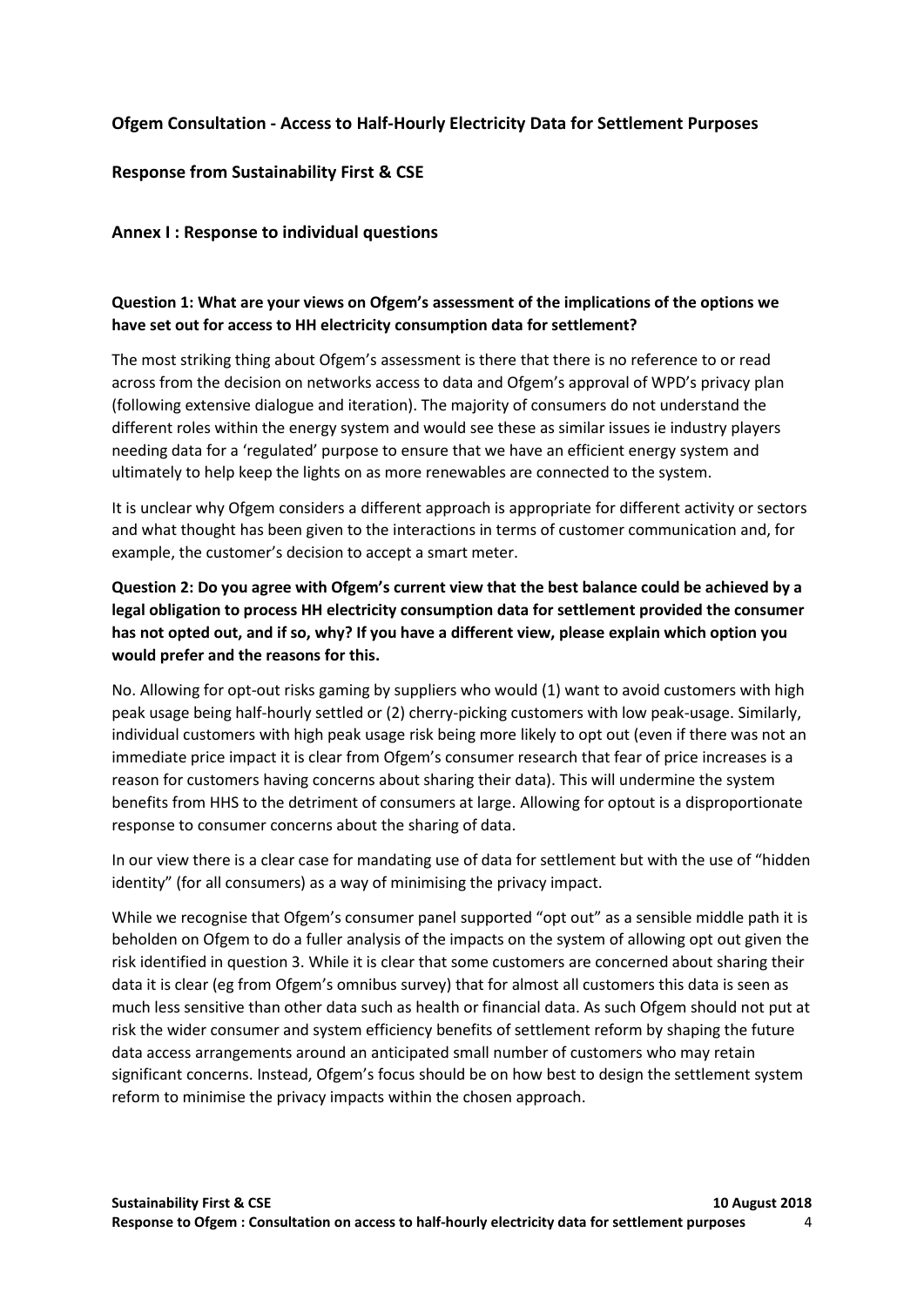**Question 3: There is a risk that consumers who use particularly high volumes of electricity at peak could choose not to be HH settled and therefore disproportionately increase energy system costs, which would then be shared by all consumers. Do you have any views on whether or how we should address this issue?** 

We agree this is a real concern and is the reason why we are advocating a mandated approach - for reasons of fairness overall.

However if Ofgem remains committed to Option 2 for customer 'opt-out', then additional actions should also be considered. For example, sampling half-hourly data from 'opt out' customers. Absent a full daily customer data-set being available to the settlement system, this would at least allow some evidence of the usage profiles of opted-out customers, including those who may have a heavy peak use.

#### **Question 4: What are your views on the potential enhanced privacy options?**

Identifying ways to enhance privacy where this can be done without materially impacting the benefits of the data is clearly the right thing to do. This was explored during the development of the Data Access and Privacy Framework in 2012, and at that point a range of technical options were advocated by academics, Microsoft and others. It is therefore disappointing that bolder options for anonymisation at the meter have been dismissed in the Ofgem consultation. We believe that greater exploration of these options between Ofgem, Baringa and the DCC (Smart Data Communications Company) is important.

As Ofgem acknowledges, Option 4a - the proposed 'anonymisation' option – is not in practice true anonymisation. Establishing a separate private sector body to collect and aggregate the data (but keeping the disaggregated data for some time to allow for validation) clearly would do little to allay the concerns of those customers who have particular concerns on data privacy. While there is mistrust of suppliers, Ofgem's research shows that mistrust of a new third party would actually be higher.

We accept that settlement reform requires many different interests to be reconciled, including those of incumbents. However, we would like to see considerably more stress given to innovative and creative ways to achieve satisfactory technical anonymisation (including different approaches to data validation, which seems to be a particular sticking point). Ofgem should reach out to innovators, universities and others with expertise in privacy-enhancing technologies (such as the Office for National Statistics) and to a wider set of industry players to fully test the anonymisation option initially explored in Option 4a.

If in the end full anonymisation is not practicable, then the hidden identity option (Option 4b) provides an alternative which merits serious consideration. Albeit somewhat less protective of privacy, Option 4b would at least offer a standard approach for dealing with such issues.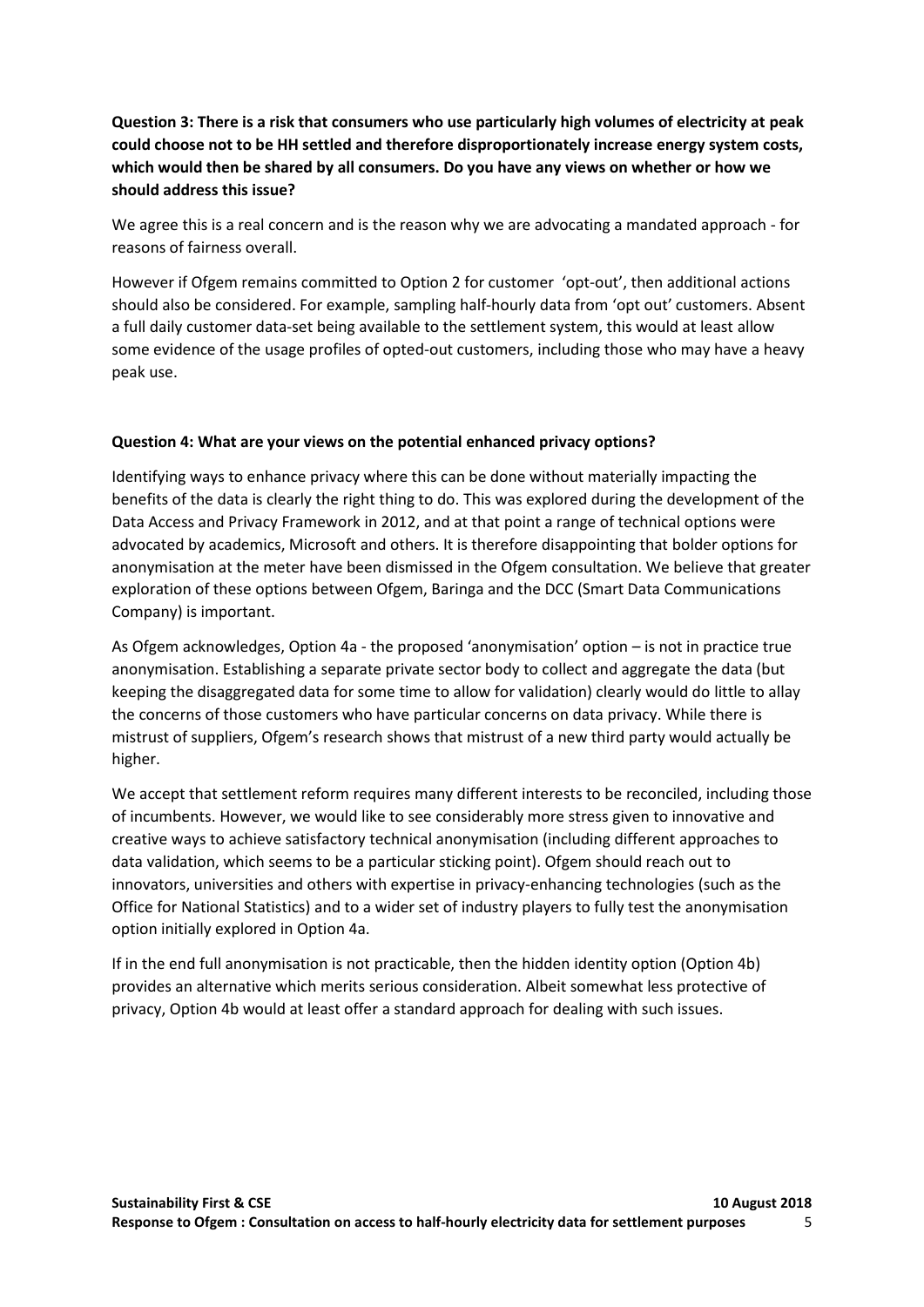## **Question 5: If we decided to further consider the hidden identity option, do you think data from all consumers should be pseudonymised or only data from consumers who have not chosen to share their HH data for settlement?**

If Option 4b (Hidden Identity) is to be pursued, then we are clear that this should provide added security and privacy to all consumers' data. The fact that such an approach was not mandated in the DAPF is not a reason to suggest such data does not need to be protected. General data protection legislation requires data to be kept secure and Ofgem should be making clear that this level of protection is appropriate for all consumers – once a system has been developed to do this then it is arguably easier to have a single system covering all consumers than for this just to be applied to those who have "chosen not share their data".

Given that in the mandated model (Option 3) – which is where this issue arises – consumers would always be sharing their data, the question that suppliers would need to ask is not "are you willing to share your data for settlement" but "would you like us to take extra steps to protect your privacy when we share your data for settlement"; it is hard to envisage any consumer who would say no.

The main counter argument appears to be suppliers raising concerns that this would result in duplication if they were able to hold the data for other purposes without utilising hidden identity themselves. The answer may therefore be that suppliers need to demonstrate that the security they apply to data which they have the consent to collect provides equivalent protection.

#### **Question 6: Please provide any information you can about the likely costs and benefits of these options.**

Linking to the comments made above, we assume that Ofgem had some evidence on the costs of a "hidden identity" option when assessing the WPD proposal. If it is considered a proportionate approach for DNOs to take, even in relation to monthly consumption data, then it ought also to be a proportionate solution with respect to settlement system access to customer half-hourly data.

#### **Question 7: Do you think that there should be a legal obligation to process HH data from all smart and advance metered micro-business customers for settlement purposes only? If you disagree, please explain why.**

This makes sense given that as Ofgem note the privacy concerns will be less and the system benefits greater than for domestic customers.

#### **Question 8: Are there any issues relating to access to data from micro-businesses that you think Ofgem should be aware of?**

In general it is worth remembering that the concerns for businesses can be as much about commercial confidentiality as privacy per se.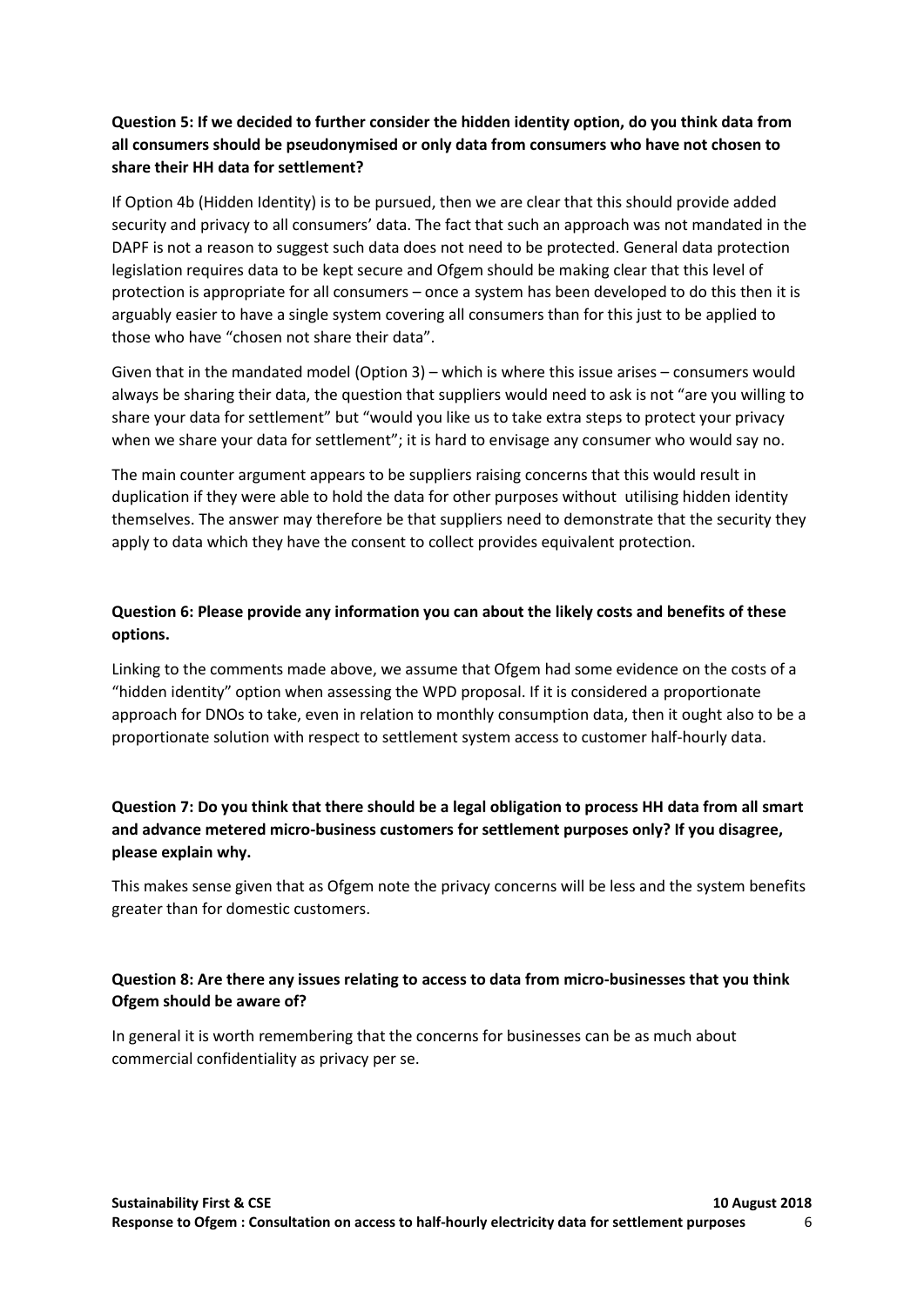**Question 9: We propose that domestic and micro-business consumers retain the level of control over sharing their HH electricity consumption data that was communicated to them at the point at which they accepted a smart or advanced meter, until the point at which the consumer decides to change electricity contract. Do you agree this is the best approach?** 

No. There does not seem to be any necessity to go down this path. It is perfectly common for changes to terms and conditions to be made during the life of an energy contract, in particular where the regulatory framework changes. This is not a "retrospective" change as it would only apply to data collected (or relating to) a future date.

Moreover we know that many customers rarely engage in the energy market and hence could remain on their current 'opt-in' terms with their supplier for many, many years. Moreover these disengaged customers are the least likely to opt-in which means the benefits of HHS will be severely undermined.

We recognise that there is an issue that some customers may have only accepted a smart meter on the basis that they were able to limit the amount of data that was collected. For such customers allowing an opt-out until such time as they change tariff or supplier could be a way forward. The argument that they might not read a notice informing them of the change of terms is a very weak one as the basis for policy making. Having a single cut-over point would allow for more effective communication by Ofgem and consumer groups if there were a concern that it might be overlooked.

Moreover again there is a lack of any read across into the DNO data privacy regime where no such provisions have been made and the WPD privacy plan would apply to both new and existing customers.

## **Question 10: What are your views on Ofgem's proposal to make aggregated HH electricity consumption data broken down by supplier, GSP group, and metering system categorisation available for forecasting?**

We recognise that suppliers have a need for data for forecasting and that more granular data is likely to support better forecasting which will be of increased importance in a HHS world – and that some suppliers are arguing for smaller geographic areas. We note the point raised by Ofgem about small suppliers where GSP level data by meter system could lead to small customer numbers potentially allowing customer re-identification.

As an alternative (or in addition) we would strongly urge Ofgem to look at making market-level aggregated data publicly available at a suitable level of geographic disaggregation (such as a street or Lower Super Output Area – LSOA). This could allow more granular data than GSP to be provided and could address the small supplier issue. Moreover, it would help open the market to a wider range of players and potential entrants who may be looking to assess the market opportunities.

There is an argument that such data should be the most that suppliers can expect to get on a mandated basis – and that if they also wish for supplier-specific data (to help better manage their costs), then they should find a way to share the benefits with their customers and obtain consent. While we recognise that Ofgem's focus here is on settlement, we also note that such an approach of providing market-level data - could also deliver wider public policy benefits of the kind PIAG is exploring.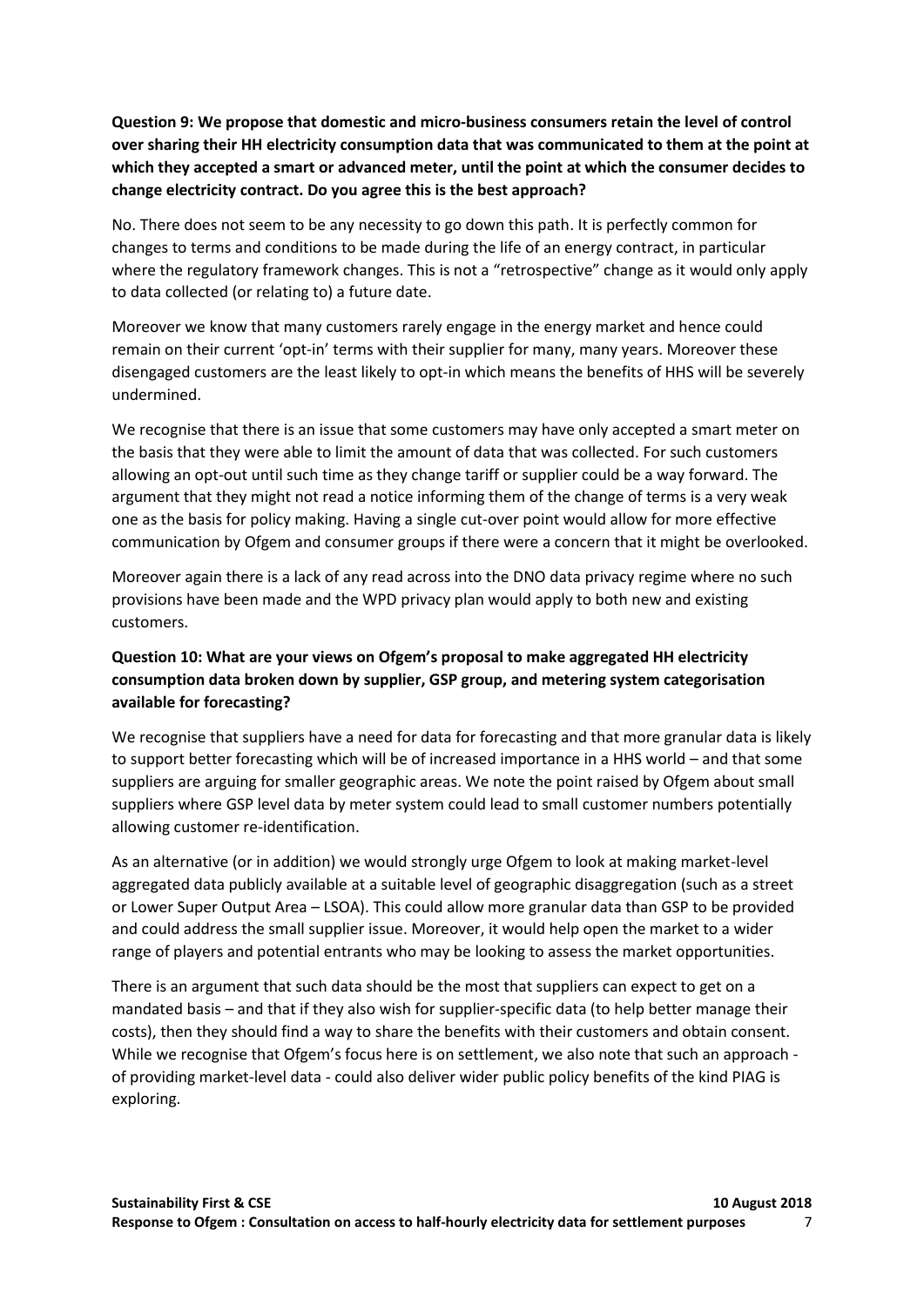#### **Question 11: Is there any additional data beyond this aggregated data that you consider suppliers will need for forecasting?**

See q10 above.

## **Question 12: Our analysis suggests that HH export data reveals less about a consumer and is therefore likely to be of less concern to consumers than HH electricity consumption data. Do you agree?**

Yes – and we welcome the inclusion of export data in this debate as it is clearly critical to having an effective HHS system. For electricity system efficiency and for reasons of fairness in allocating industry charges in the future, it will be important for the system to be settled as a whole on the basis of actual customer export as well as actual import.

#### **Question 13: Do you consider that any additional regulatory clarity may be needed with respect to the legal basis for processing HH export data from smart and advanced meters for settlement?**

It is not clear that any additional regulatory clarity is needed. It is clear that export data does not fall within the scope of the DAPF but is likely (on ICO advice) to count as personal data. We understand that BEIS are anyway looking to provide additional guidance around the interplay of the DAPF and GDPR. If any additional clarity is needed it may best be done through that route.

## **Question 14: Do you have any thoughts on the monitoring/auditing environment for the use of HH data for settlement purposes?**

No

## **Question 15: Do you have any additional thoughts or questions about the content of the DPIA? Access to half-hourly electricity consultation**

No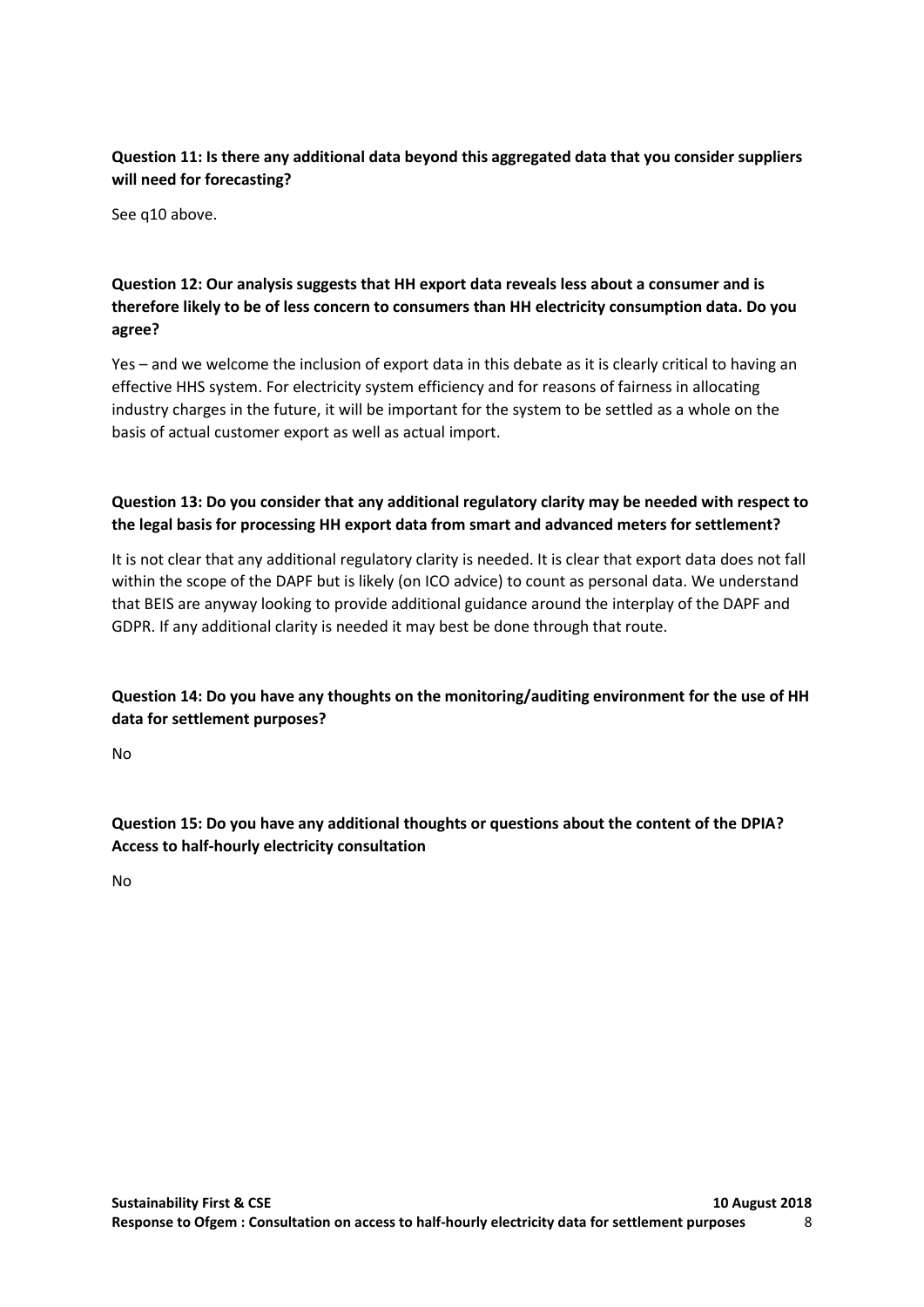# **Annex II**

# **Smart Meter Energy Data Public Interest Advisory Group (PIAG) Sustainability First & the Centre for Sustainable Energy (CSE).**

# **Exploring how smart energy data could better serve the public interest**

Sustainability First and the Centre for Sustainable Energy (CSE) is convening a work programme to investigate how smart meter energy data could be put to work in the public interest and how that can be balanced against the need for individual's privacy and data security. The 18 month project (to Spring 2019) brings together a range of relevant stakeholders to hold an informed and structured policy dialogue on these issues.

The data being captured by the smart electricity and gas meters being installed in every home and business across Great Britain has the potential to transform our understanding of how and when energy is used. In so doing, it could significantly enhance the future design of public policy and market regulation and smarten up the planning and operation of the energy system at national and local scale.

But there are significant and legitimate privacy concerns about whether such data, if accessed without a householder's consent, could reveal too much about individual lifestyles or make people vulnerable to unsolicited marketing by energy suppliers and others. As a result, the government has put in place robust controls on access to the high resolution half-hourly consumption data recorded by the meters.

The Smart Meter Energy Data Public Interest Advisory Group (PIAG) is addressing the central question of how to obtain this better evidence-base of energy end-use data to better serve public policy-making and policy delivery (be that national, regional, local) while at the same time ensuring that customer rights to privacy and data security are observed. These fundamental public interest questions sits at the heart of the PIAG work.

PIAG is exploring how we could best realise the potentially significant 'public interest' benefits of installing smart meters in every home.

With research, analysis, stakeholder engagement and a series of exploratory workshops with the PIAG membership, the Sustainability First and CSE project team are developing an understanding of:

- Public interest principles and data ethics that could apply to smart energy data.
- Potential uses for smart energy meter data which would meet a public interest test.
- How the smart energy data would need to be accessed and analysed to serve these uses.
- Current and potential future arrangements for smart meter data access and privacy protection.
- International experience with smart meter data.

For more detail about the project including the stakeholders involved and the stimulus papers, research notes and other outputs to date from the project, please visit the project website at [www.smartenergydatapiag.org.uk.](http://www.smartenergydatapiag.org.uk/)